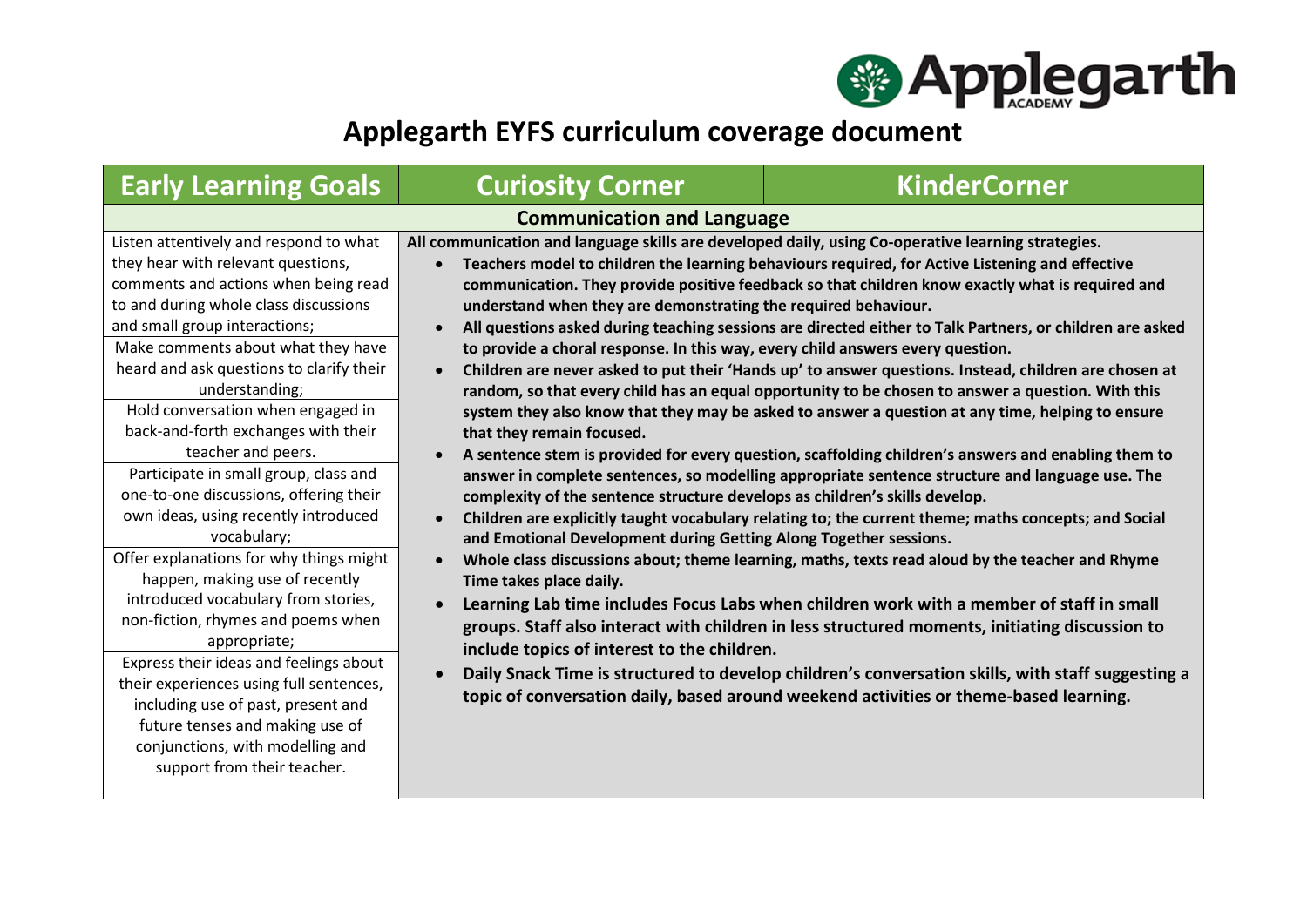| <b>Personal, Social and Emotional Development</b> |                                                                                                                   |  |
|---------------------------------------------------|-------------------------------------------------------------------------------------------------------------------|--|
| Show an understanding of their own                | In both Nursery and Reception, Personal, Social and Emotional Development are actively taught throughout          |  |
| feelings and those of others, and begin           | the day using Co-operative Learning. This involves:                                                               |  |
| to regulate their behaviour accordingly;          | Modelling the 5 Co-operative Learning behaviours, at an appropriate level for the children, so that they          |  |
| Set and work towards simple goals,                | understand how to behave appropriately in school, to work well with others and to learn effectively.              |  |
| being able to wait for what they want             | All problematic behaviours can be addressed by explaining problems to children and then modelling                 |  |
| and control their immediate impulses              | appropriate behaviour.                                                                                            |  |
| when appropriate;                                 | The use of 'Paw Points' or cheers to provide positive feedback when children demonstrate appropriate              |  |
| Give focused attention to what the                | behaviour enables them to understand what the teacher requires and when they are meeting                          |  |
| teacher says, responding appropriately            | expectations. This motivates them to continue with this positive, appropriate behaviour.                          |  |
| even when engaged in activity, and                | All classroom management signals are silent, so that the classroom environment is quiet and calm and<br>$\bullet$ |  |
| show an ability to follow instructions            | both staff and children work together using an effective 'code' that results in a well-managed                    |  |
| involving several ideas or actions.               | environment.                                                                                                      |  |
| Be confident to try new activities and            | Regular collaborative tasks are planned so that children learn to work with other children.                       |  |
| show independence, resilience and                 |                                                                                                                   |  |
| perseverance in the face of challenge;            | Getting Along Together sessions are scheduled twice a week in Nursery, and daily in Reception. This is a          |  |
| Explain the reasons for rules, know               | progressive programme initially designed to support the development of Co-operative Learning strategies.          |  |
| right from wrong and try to behave                | Over time, the sessions also develop social problem-solving skills with children taught to:                       |  |
| accordingly;                                      | Recognise and express their emotions using 'I' messages (e.g. I feel happy).                                      |  |
| Manage their own basic hygiene and                | Identify the cause of their emotion (e.g. I feel angry because you took my book).                                 |  |
| personal needs, including dressing,               | Develop empathy by recognising that others also experience emotions (e.g. I understand that you are               |  |
| going to the toilet and understanding             | angry because I took your book).                                                                                  |  |
| the importance of healthy food choices.           | Know and use a range of social problem-solving skills (e.g. negotiating a mutually acceptable solution,           |  |
| Work and play cooperatively and take              | sharing, laughing the problem off, walking away, seeking help etc.)                                               |  |
| turns with others;                                |                                                                                                                   |  |
| - Form positive attachments to adults             |                                                                                                                   |  |
| and friendships with peers;                       |                                                                                                                   |  |
| Show sensitivity to their own and to              |                                                                                                                   |  |
| others' needs.                                    |                                                                                                                   |  |
|                                                   |                                                                                                                   |  |
|                                                   |                                                                                                                   |  |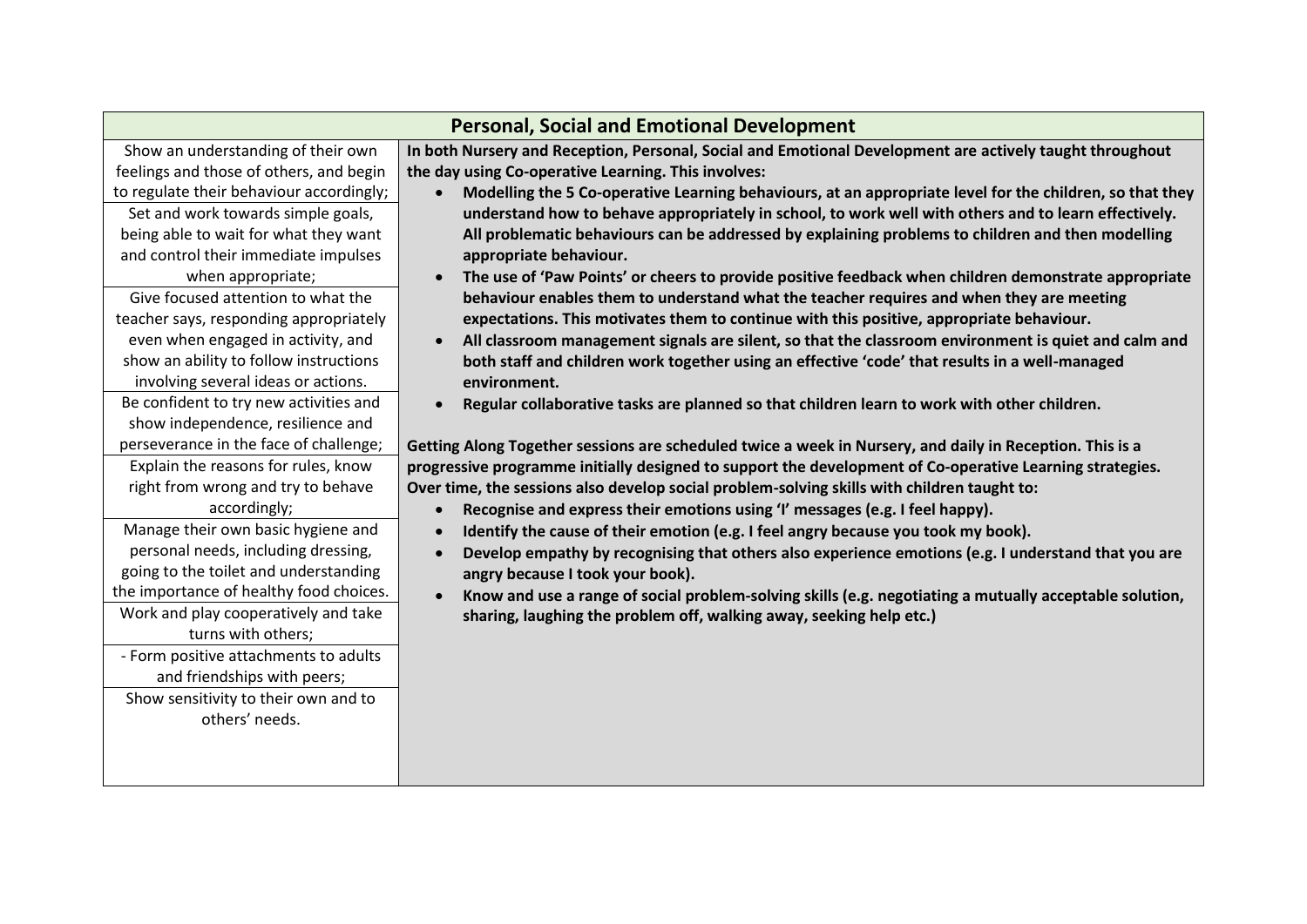| <b>Physical Development</b>                         |                                                                                                          |                                            |
|-----------------------------------------------------|----------------------------------------------------------------------------------------------------------|--------------------------------------------|
| - Negotiate space and obstacles safely,             | Physical Development is supported daily in Nursery and Reception through:                                |                                            |
| with consideration for themselves and               | A daily planned Outdoor Gross Motor Skills Lab which is designed to teach children specific gross        |                                            |
| others;                                             | motor skills. Adults model the skills. Clear lesson plans are provided, but adaptations may be required  |                                            |
| Demonstrate strength, balance and                   | to meet the specific learning needs of the children.                                                     |                                            |
| coordination when playing;                          | A daily planned indoor Fine Motor Skills Lab, designed to develop strength, flexibility and dexterity in |                                            |
| Move energetically, such as running,                | their hands.                                                                                             |                                            |
| jumping, dancing, hopping, skipping                 | A Letter Lab that is designed to support children in recognising GPCs but also to practise and develop   |                                            |
| and climbing.                                       | fine motor, and basic writing skills.                                                                    |                                            |
| - Hold a pencil effectively in preparation          | Daily art lab activities to encourage drawing, painting, scissors skills etc.                            |                                            |
| for fluent writing - using the tripod grip          | During focus Learning Lab sessions, teachers support children in developing specific skills such as      |                                            |
| in almost all cases; - Use a range of<br>small to   | developing an appropriate pen grip.                                                                      |                                            |
| Begin to show accuracy and care when                | Daily Write Away sessions in Reception provide an opportunity for teachers to model fine motor skills    |                                            |
|                                                     | and to support children in developing their pen grip.                                                    |                                            |
| drawing.                                            |                                                                                                          |                                            |
| Literacy                                            |                                                                                                          |                                            |
| - Demonstrate understanding of what                 |                                                                                                          |                                            |
| has been read to them by retelling                  |                                                                                                          |                                            |
| stories and narratives using their own              |                                                                                                          |                                            |
| words and recently introduced                       |                                                                                                          |                                            |
| vocabulary;<br>Anticipate - where appropriate - key |                                                                                                          |                                            |
| events in stories;                                  | Daily STaR story, Rhyme Time and Drama Lab                                                               | Daily STaR story, Rhyme Time and Drama Lab |
| Use and understand recently                         |                                                                                                          |                                            |
| introduced vocabulary during                        |                                                                                                          |                                            |
| discussions about stories, non-fiction,             |                                                                                                          |                                            |
| rhymes and poems and during role-                   |                                                                                                          |                                            |
| play.                                               |                                                                                                          |                                            |
|                                                     |                                                                                                          |                                            |
|                                                     |                                                                                                          |                                            |
|                                                     |                                                                                                          |                                            |
|                                                     |                                                                                                          |                                            |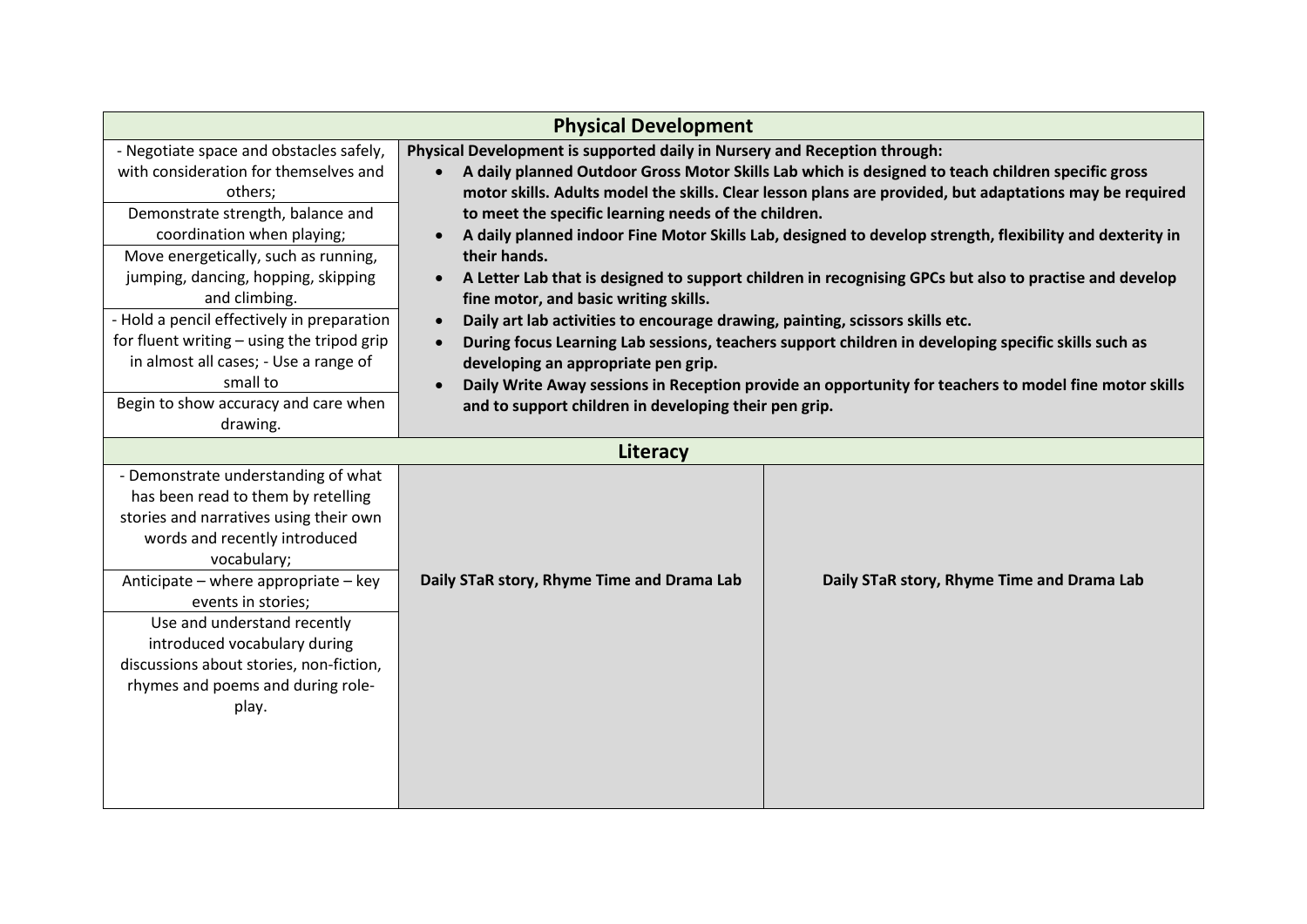| - Say a sound for each letter in the   |                                              |                                                             |
|----------------------------------------|----------------------------------------------|-------------------------------------------------------------|
| alphabet and at least 10 digraphs;     | <b>Daily Letter Lab</b>                      | <b>Daily Letter Lab</b>                                     |
| - Read words consistent with their     |                                              |                                                             |
| phonic knowledge by sound-blending;    |                                              | Daily phonic lesson from the start of the year (Stepping    |
| Read aloud simple sentences and books  | Daily phonics lesson from the Foundation     | Stones)                                                     |
| that are consistent with their phonic  | <b>Phonics Manual (beginning in Theme 7)</b> |                                                             |
| knowledge, including some common       |                                              | KinderRoots programme (beginning in Theme 5)                |
| exception words.                       |                                              |                                                             |
| Write recognisable letters, most of    |                                              |                                                             |
| which are correctly formed;            |                                              |                                                             |
| - Spell words by identifying sounds in |                                              | <b>Daily Letter and Writing Labs</b>                        |
| them and representing the sounds with  | <b>Daily Letter and Writing Labs</b>         |                                                             |
| a letter or letters;                   |                                              | Daily Write Away lessons using the Writing Strategies Bank  |
| Write simple phrases and sentences     |                                              |                                                             |
| that can be read by others.            |                                              |                                                             |
| <b>Mathematics</b>                     |                                              |                                                             |
| Non-ELG skills                         | <b>5 Minute Maths</b>                        | <b>Maths Mysteries</b>                                      |
|                                        |                                              | Theme 1 – list and sort by attribute, size, pattern colour, |
|                                        |                                              | graph the result.                                           |
|                                        |                                              | Theme 2 - positional language.                              |
|                                        |                                              | Theme $5 - 2$ and 3D shapes and patterns.                   |
|                                        |                                              | Theme 6 - sort objects by size, length and height.          |
|                                        |                                              | Theme $10$ – weight and shape                               |
|                                        |                                              | Theme 12- estimation and counting                           |
|                                        |                                              | Theme $13 -$ money.                                         |
|                                        |                                              | Theme $14 -$ time.                                          |
|                                        |                                              | Theme $16$ – shape and pattern                              |
|                                        |                                              | <b>15 Minute Maths</b>                                      |
| Have a deep understanding of number    |                                              | <b>Maths Mysteries</b>                                      |
| to 10, including the composition of    | Themes 1-4,7,9,11                            | Theme $2$ – counting to 10.                                 |
| each number;                           | <b>5 Minute Maths</b>                        | Theme 3- create sets 1-5 and write numerals.                |
|                                        |                                              | Theme 4 - create and name sets 1-10.                        |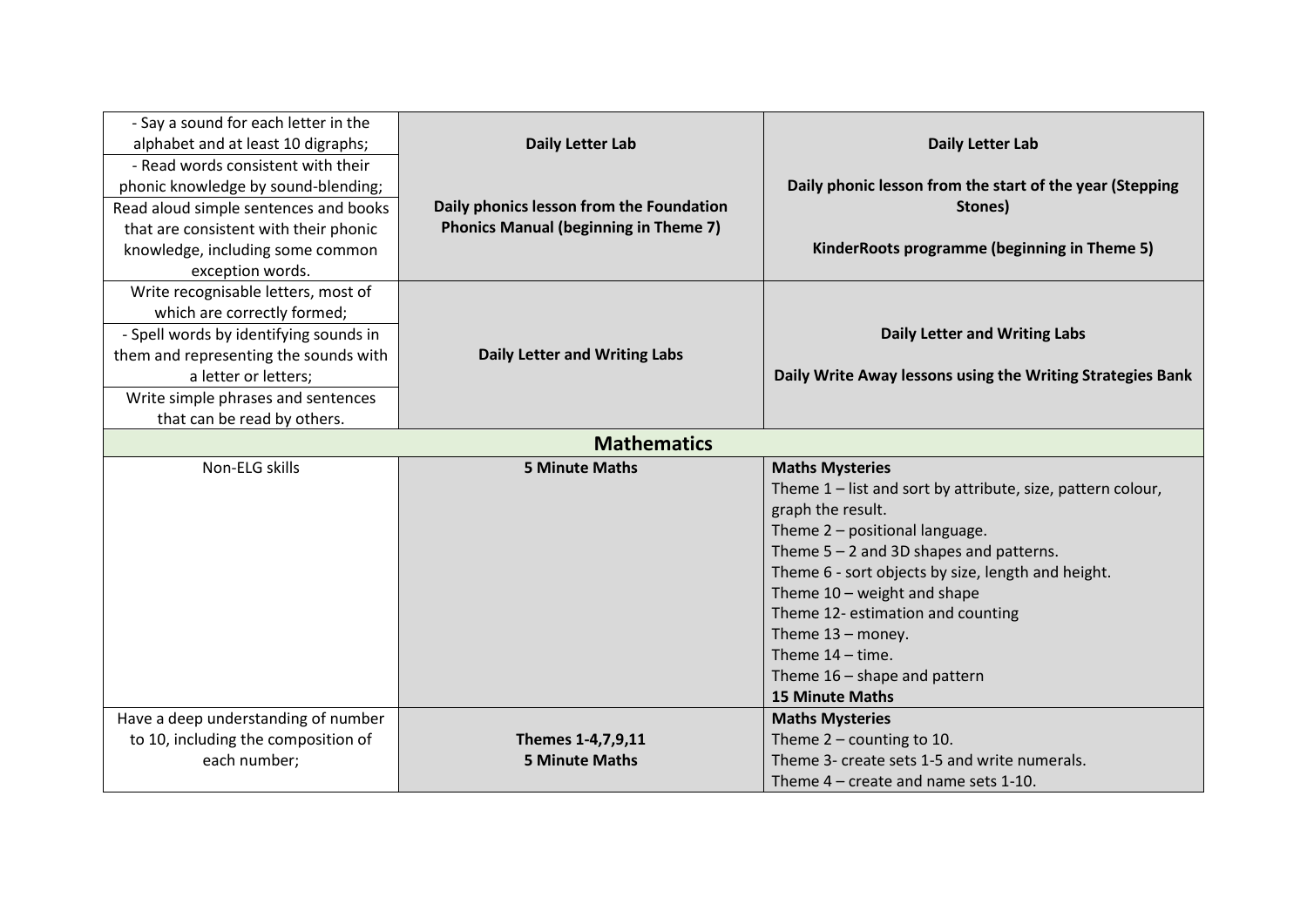|                                         |                                             | Theme 13 - sets of ten.                                    |
|-----------------------------------------|---------------------------------------------|------------------------------------------------------------|
|                                         |                                             | <b>15 Minute Maths</b>                                     |
| Subitise (recognise quantities without  | <b>5 Minute Maths</b>                       | Subitising is taught and developed during 15 Minute Maths, |
| counting) up to 5;                      |                                             | Maths Mysteries, Maths Learning Labs, Games Lab.           |
|                                         |                                             | <b>15 Minute Maths</b>                                     |
| - Automatically recall (without         |                                             | <b>Maths Mysteries</b>                                     |
| reference to rhymes, counting or other  |                                             | Theme 7 - number combinations 1-5 and 6-10, addition.      |
| aids) number bonds up to 5 (including   |                                             | Theme 8 - number bonds to 5 and 10. Addition and           |
| subtraction facts) and some number      |                                             | subtraction within 10.                                     |
| bonds to 10, including double facts.    |                                             | Theme 11 review addition and subtraction number bonds,     |
|                                         |                                             | solve equations using addition and subtraction.            |
|                                         |                                             | Theme 13- Number Bonds to 10.                              |
|                                         |                                             | Theme 16 – review Number bond, addition and subtraction.   |
|                                         |                                             | <b>15 Minute Maths</b>                                     |
| Verbally count beyond 20, recognising   | Theme 14,15, Daily 5MM session              | <b>Maths Mysteries</b>                                     |
| the pattern of the counting system;     | <b>5 Minute Maths</b>                       | Theme 9 - sets 11-20                                       |
|                                         |                                             | Theme 16- counting to 100 in tens                          |
|                                         |                                             | <b>15 Minute Maths</b>                                     |
| Compare quantities up to 10 in          |                                             | <b>Maths Mysteries</b>                                     |
| different contexts, recognising when    | Theme 1,5,6,10,11,12,16                     | Theme $6$ – identify a set that is more or less.           |
| one quantity is greater than, less than | <b>5 Minute Maths</b>                       | Theme 15 - number line - counting on and back              |
| or the same as the other quantity;      |                                             | <b>15 Minute Maths</b>                                     |
| Explore and represent patterns within   |                                             | <b>Maths Mysteries</b>                                     |
| numbers up to 10, including evens and   | Themes 2,4,7,13                             | Theme 14 - fractions.                                      |
| odds, double facts and how quantities   | <b>5 Minute Maths</b>                       | Theme 16 - counting to 100 in tens.                        |
| can be distributed equally              |                                             | <b>15 Minute Maths</b>                                     |
| <b>Understanding the World</b>          |                                             |                                                            |
| Talk about the lives of the people      | Places and Faces in the Community - Theme 4 | Words and Roads Take Us Places - Theme 4                   |
| around them and their roles in society; |                                             | Safe and Sound - Theme 11                                  |
| - Know some similarities and            |                                             |                                                            |
| differences between things in the past  |                                             |                                                            |
| and now, drawing on their experiences   |                                             |                                                            |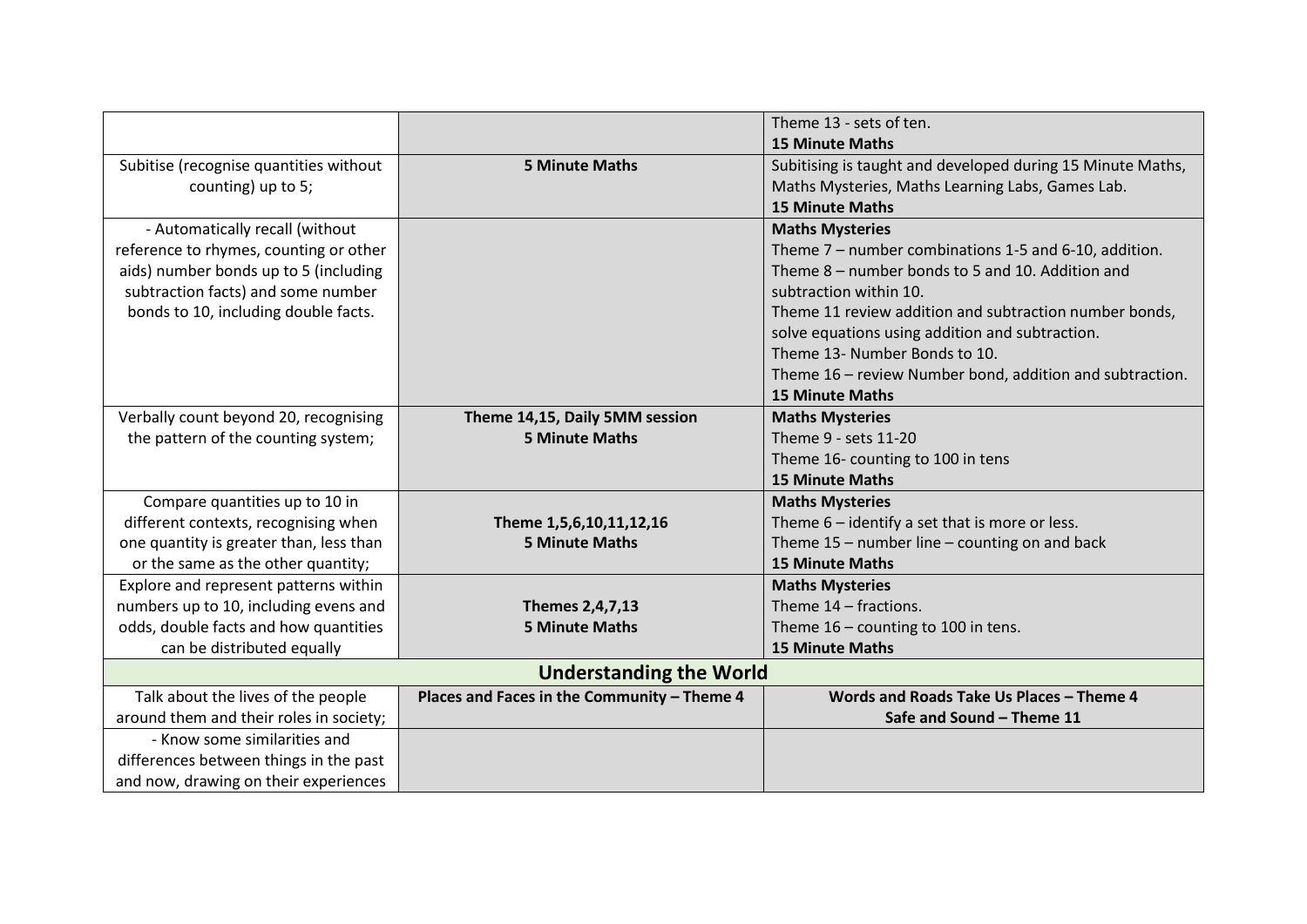| and what has been read in class;           | <b>Daily STaR story</b>                     | <b>Daily STaR story</b>                  |
|--------------------------------------------|---------------------------------------------|------------------------------------------|
| Understand the past through settings,      |                                             |                                          |
| characters and events encountered in       |                                             |                                          |
| books read in class and storytelling;      |                                             |                                          |
| Describe their immediate environment       |                                             |                                          |
| using knowledge from observation,          | Places and Faces in the Community - Theme 4 | Welcome to School - Theme 1              |
| discussion, stories, non-fiction texts and |                                             | Words and Roads Take Us Places - Theme 4 |
| maps;                                      |                                             | Safe and Sound - Theme 11                |
| Know some similarities and differences     | <b>Daily STaR story</b>                     |                                          |
| between different religious and cultural   | Marvellous Me - Theme 2                     | What's on the Menu? - Theme 6            |
| communities in this country, drawing       | <b>Family Matters - Theme 3</b>             | Sing a Song, Paint a Picture - Theme 7   |
| on their experiences and what has been     | Around the World - Theme 14                 | These Nearest and Dearest - Theme 3      |
| read in class; -                           |                                             |                                          |
| Explain some similarities and              |                                             |                                          |
| differences between life in this country   | Daily STaR story                            | What's on the Menu? - Theme 6            |
| and life in other countries, drawing on    |                                             | Sing a Song, Paint a Picture - Theme 7   |
| knowledge from stories, non-fiction        | Around the World - Theme 14                 | These Nearest and Dearest - Theme 3      |
| texts and - when appropriate - maps.       |                                             |                                          |
| Explore the natural world around them,     |                                             |                                          |
| making observations and drawing            | <b>Autumn Antics - Theme 5</b>              | Season of Plenty - Theme 5               |
| pictures of animals and plants;            | Winter Wonders - Theme 8                    | Winter Weatherland - Theme 8             |
|                                            | Swing into Spring - Theme 12                | Day and Night, Dark and Light - Theme 9  |
|                                            | Splash into Summer - Theme 16               | <b>Buggy About Spring - Theme 12</b>     |
|                                            | Roots and Shoots - Theme 13                 | City Gardens, Country Farms - Theme 13   |
|                                            | Baa Baa Moo Moo - Theme 11                  | Fur and Feathers - Theme 14              |
|                                            |                                             |                                          |
|                                            |                                             |                                          |
| Know some similarities and differences     | Roots and Shoots - Theme 13                 | Day and Night, Dark and Light - Theme 9  |
| between the natural world around           | Baa Baa Moo Moo - Theme 11                  | City Gardens, Country Farms - Theme 13   |
| them and contrasting environments,         | Our Big Beautiful Earth - Theme 15          | <b>Daily STaR story</b>                  |
| drawing on their experiences and what      | <b>Daily STaR story</b>                     |                                          |
| has been read in class;                    |                                             |                                          |
| Understand some important processes        |                                             | Season of Plenty - Theme 5               |